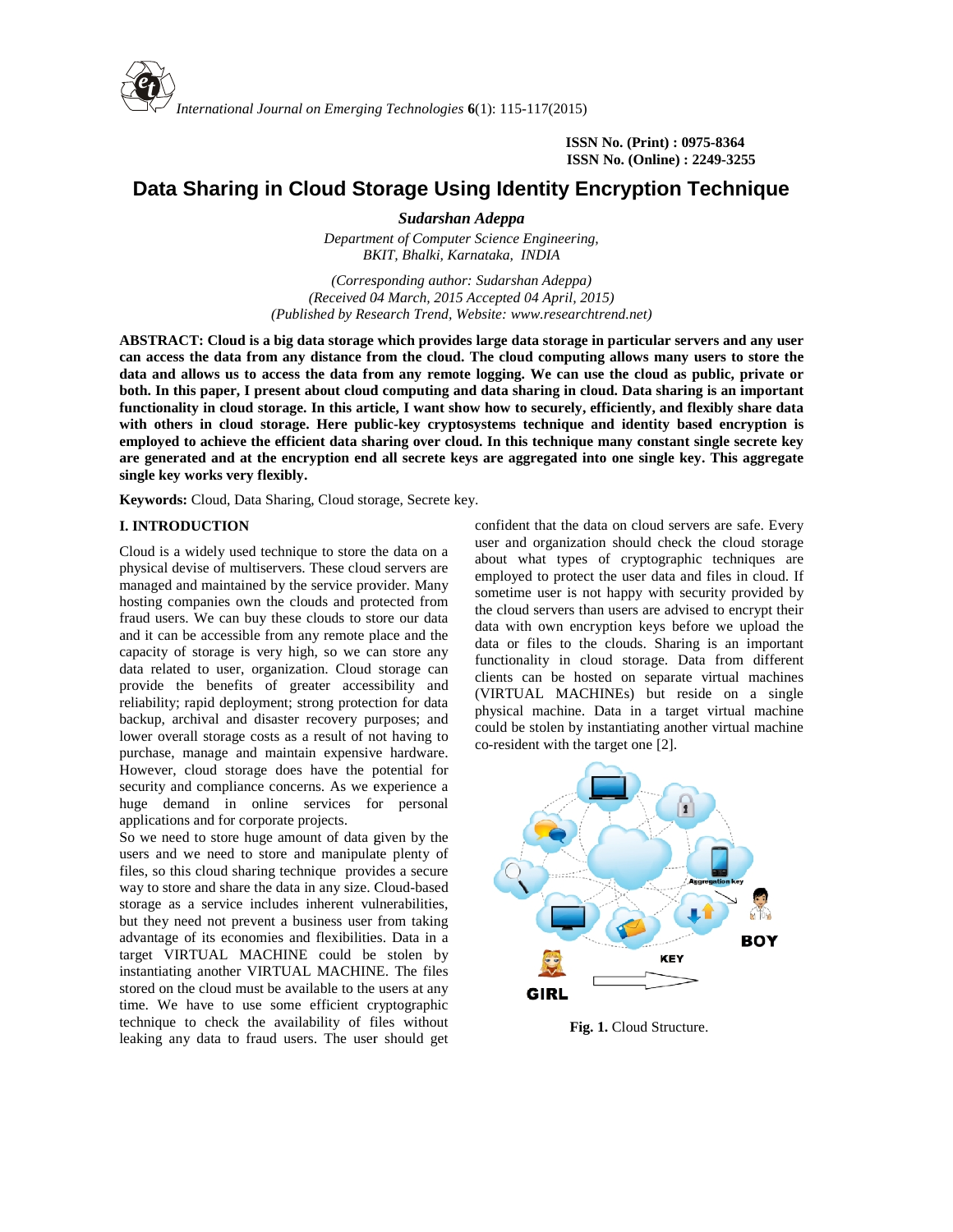We can put data on cloud in two methods, in first method, when a girl puts her photos on cloud, and she doesn't want to expose her photos with others so before she uploads the data on cloud she will encrypt her photos by using her own key. When she wants to share her photos to her friend boy she will send the key to boy securely so boy can decrypt the photos very securely. A possible option Girl can choose is to securely send Boy the secret keys involved. Naturally, there are two extreme ways for her under the traditional encryption paradigm Girl encrypts all files with a single encryption key and gives Boy the corresponding secret key directly. Girl encrypts files with distinct keys sends Boy the corresponding secret keys. In second method user can encrypt each photo or file separately with separate key for each photos. If user uploads thousand photos then he need thousand channel for each photos to encrypt with separate key, and it will be more expansive to store thousand keys every time. The above figure 1 shows the structure of cloud.

Encryption keys also come with two flavors symmetric key or asymmetric (public) key. Using symmetric encryption, the Girl has to provide encryption key to boy when she starts data sharing. Generally girl will use public key cryptographic technique to encrypt and decrypt the data. Encryption key and decryption key are different in public-key encryption. The use of public-key encryption gives more flexibility for our applications. For example, in enterprise settings, every employee can upload encrypted data on the cloud storage server without the knowledge of the company's master-secret key.

#### **II. KEY-AGGREGATIONS TECHNIQUE**

The data sharing in cloud can be done efficiently using a public key encryption technique called key aggregate cryptosystem. key aggregate cryptosystem uses a cipher-text identifier. These cipfer text identifiers are categories into different classes. Here in this technique user message or files are encrypted under the identifiers of cipher-text, where each owner holds a master key called master secrete key. The key owner holds a master-secret called master secret key, which can be used to extract secret keys for different classes. More importantly, the extracted key have can be an aggregate key which is as compact as a secret key for a single class, but aggregates the power of many such keys, i.e., the decryption power for any subset of cipher-text classes. With our solution, Girl can simply send Boy a single aggregate key via a secure e-mail. Boy can download the encrypted photos from Girl's Dropbox space and then use this aggregate key to decrypt these encrypted photos. The scenario is depicted in Figure 1. The sizes of public key, master key and aggregate key is constant in key-aggregations technique.

#### *A. Framework*

The data owner establishes the public system parameter via Setup and generates a public/master-secret3 key pair via Key Gen. Messages can be encrypted via Encrypt by anyone who also decides what cipher-text class is associated with the plaintext message to be encrypted. The data owner can use the master secret to generate an aggregate decryption key for a set of cipher-text classes via Extract. The generated keys can be passed to delegates securely via secure e-mails or secure devices) finally, any user with an aggregate key can decrypt any cipher-text provided that the ciphertext's class is contained in the aggregate key via Decrypt.

### **III. ENCRYPTED DATA SHARING**

Aggregate key is used for the secure data sharing over the distributed data sharing in cloud environment. Aggregate key consist of various derivation of identity and attribute based classes of respective data owner in the cloud. Aggregation key is used to sharing the data between one to other. The key aggregation technique is useful when the delegation to be efficient and flexible. Key aggregation enables content provider to share other's data in a confidential and selective way, with a fixed and small cipher text expansion, by distributing to each authorized user a single and small aggregate key. Girl wants to share her data on the server. The key generation phase is provided by public key and master key pair. In this public and master key pairs are secretly done by Girl. Girl encrypts the data using public key and these data are uploaded to the server. Girl is willing to share a data to boy. Girl can compute the aggregate key for boy, it's performed by master key, and this aggregate key is sent to boy via email and this aggregation key is used to download the data and decrypt the data. In this example input is master key and data and output is aggregate key. It's the primary key having more than one column. Key aggregation is group of public key and private key used for transmission of data. The combination of public and private key is known as key aggregation. Key is nothing but composite or concatenated key. Example different books may have identical title, authors. In this case we can take title, author, and publication date as the aggregate key which acts as primary key. Map reduce function is also used in key aggregation.

#### **IV. IDENTITY BASED ENCRYPTION**

Its primary innovation was its use of user identity attributes, such as email addresses or phone numbers, instead of digital certificates, for encryption and signature verification. This feature significantly reduces the complexity of a cryptography system by eliminating the need for generating and managing users' certificates.